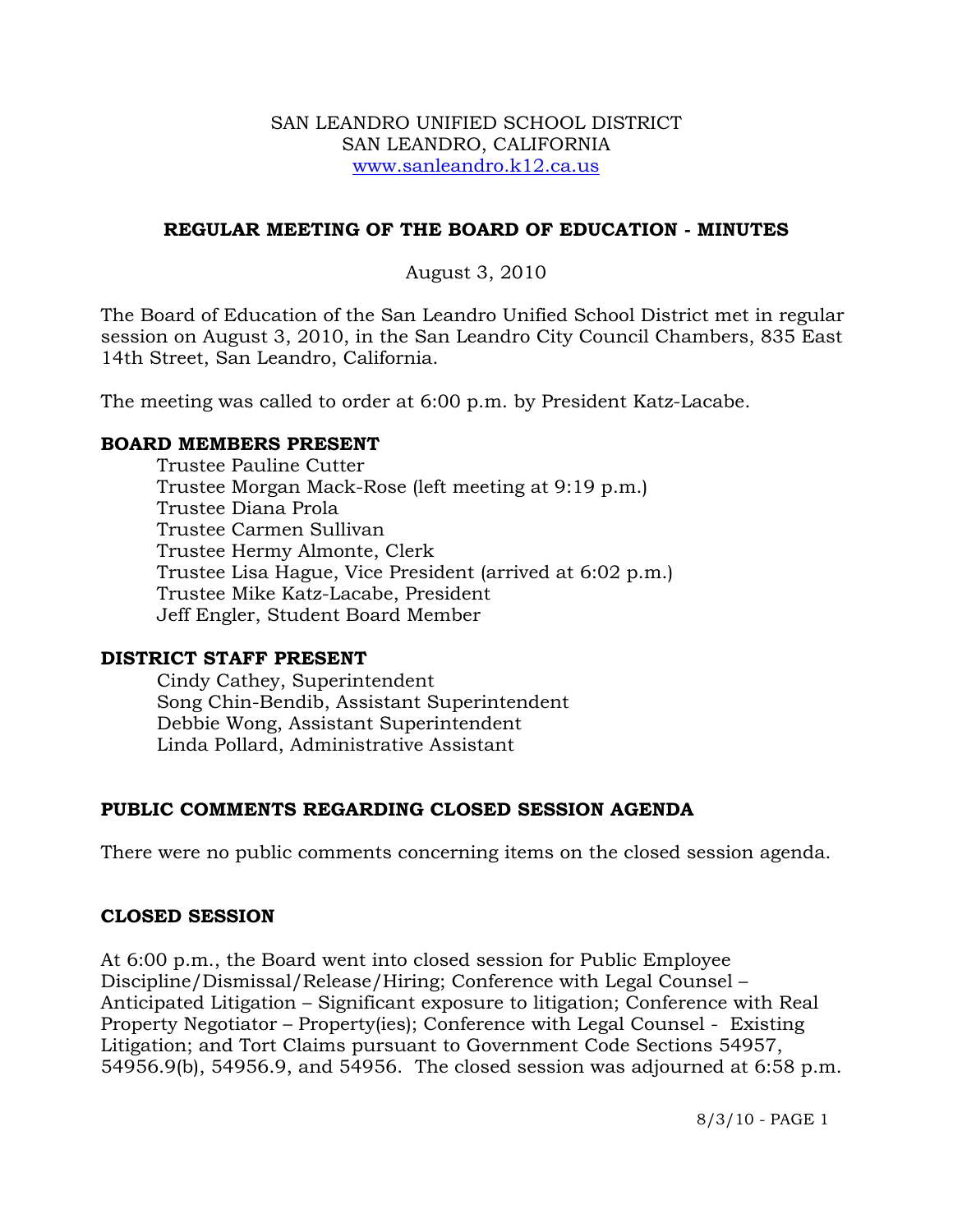The Board returned to open session at 7:02 p.m. with the Pledge of Allegiance to the Flag. President Katz-Lacabe said the Board had been in closed session where the following action was taken:

- On a motion made by Trustee Cutter and seconded by Trustee Prola, the Board rejected Tort and Liability Claim #435629 by a 7-0 vote.
- On a motion made by Trustee Cutter and seconded by Morgan Mack-Rose, the Board appointed Amanda Bloch as Assistant Principal of Wilson Elementary School by a 7-0 vote.

# **APPROVAL OF AGENDA**

On a motion made by Trustee Hague and seconded by Trustee Almonte, the Board approved the agenda for the regular meeting of August 3, 2010, by a 7-0 vote.

# **PRESENTATIONS**

Certificates of Commendation

 Information Technology (IT) Interns Nicholas Chun, Nicholas Guevara, and Eric Harvey have worked with the San Leandro Unified School District Information Technology since June 3, 2010, collectively contributing 185 hours. Each of them has done a great job and has helped in many areas including, but not limited to: relocating computer labs at the high school, taking inventory at many of the elementary school sites, general reorganization and clean up of the IT Department, configuring/cleaning computers and updating the new website.

 The Superintendent and Board of Education presented Certificates of Commendation in recognition of their contributions and commitment throughout their internship with the San Leandro Unified School District Information Technology Department. The Board of Education and Superintendent thanked them for their dedicated service to our students and families.

Preliminary discussion and review of the detailed project list for the November 2, 2010 Bond

 On July 13, 2010, the Board of Education unanimously voted to approve placing a \$50.1M bond measure on the November 2, 2010, ballot with an estimated tax rate of approximately \$25.00 per \$100,000 of assessed property value. Subsequently, on July 20, 2010, the Board approved Resolution #10-50 including bond amount, project list, and 75-word question. Assistant Superintendent of Business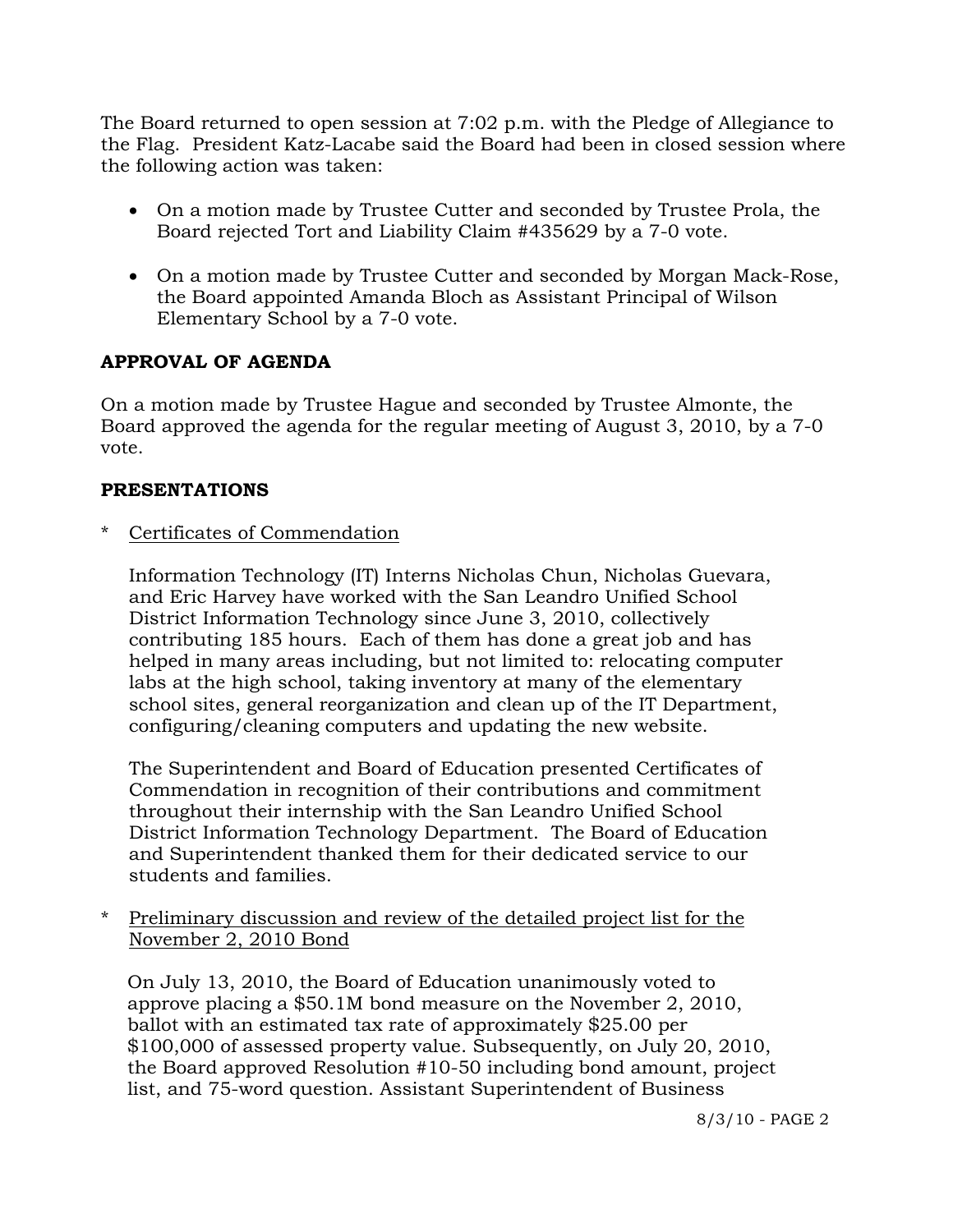Services Song Chin-Bendib noted that the papers were filed on August 2, 2010, with the Alameda County Registrar's Office to place the measure on the ballot in November.

 This meeting is the first in a series to further define District and school projects to be addressed by the new bond. Each board member contributed his/her project priorities which were discussed and reviewed. Assistant Superintendent of Business Services, Song Chin-Bendib, presented a spreadsheet detailing ideas and suggestions. Community members were invited to attend this meeting.

 Prior to beginning the discussion Assistant Superintendent Bendib addressed some of the general questions that had been raised such as the cost of partially covered bleachers at Burrell Field and Pacific Sports Complex, and if the cost for the synthetic field at John Muir include a track.

## **PUBLIC COMMENT**

 Steven Cassidy commented on the importance of the Boards involvement in the process as the Bond campaign proceeds. He encouraged the Board to be as visible and active in the community as they can, and looked forward to the decisions being made tonight.

### **CONFERENCE ITEM**

#### General Services

1.1-CF Preliminary Discussion on and Review of the Detailed Project List for the November 2, 2010, Bond

> The Board discussed, reviewed and refined the detailed project list for the November 2, 2010, Bond.

Trustee Katz-Lacabe explained that input from the Board indicated that the Sports Complex and Burrell Field, the swim center at the high school, a similar sports field at Muir Middle School as Bancroft Middle School, and an all-weather track at San Leandro High School were among their top priorities.

The continued discussion focused on how to spread the funds to all the District's schools to best serve students. The Board systematically went through the list of project ideas and identified those projects that were of importance to them. Grass fields versus synthetic turf, particularly at the elementary schools, were debated, with the Board members asking staff to provide costs for installing and maintaining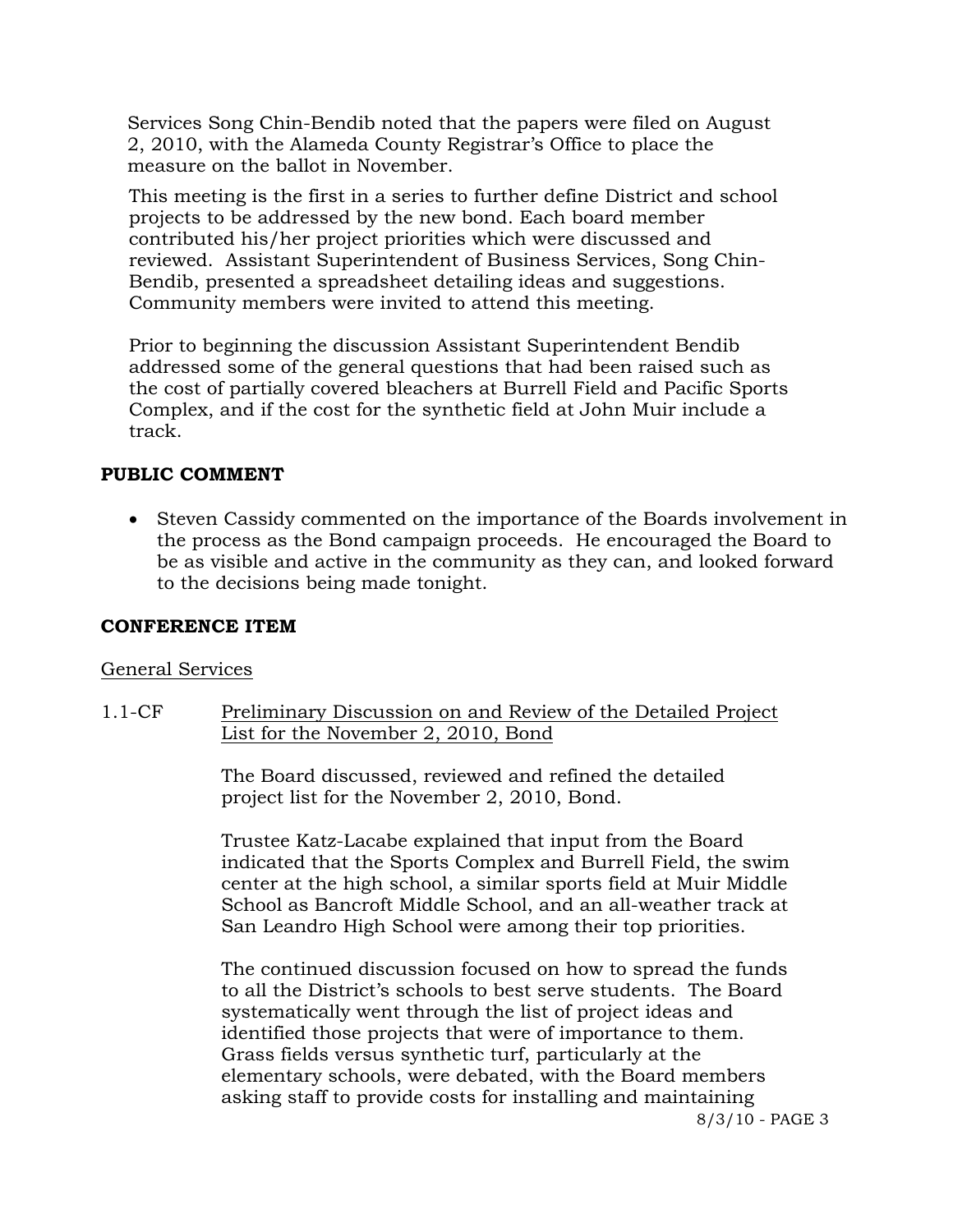any new fields. Enhancing security at schools by installing security cameras, new doors, gates, roofs, par courses, solar, exterior bathrooms, and a basketball court and multipurpose/cafeteria area at Lincoln were also discussed.

Following the discussion the Board asked staff to gather additional information and to identify a baseline standard for all elementary schools and return with a revised project list and cost estimates for the Board to further discuss and refine.

# **PRESENTATIONS**

\* Tiered Intervention System

 Debbie Wong, Interim Assistant Superintendent and Mike Walbridge, Director of Curriculum and Instruction provided a presentation on the upcoming fall 2010 implementation of the District's Tiered Intervention System. The presentation included the work of the elementary and secondary task forces as well as the next steps to ensure the effectiveness of the system. Highlights included:

- The purpose of the this work is to:
	- Build a sustainable system to address and ensure all students meet or exceed grade level standards and successfully complete graduation requirements ready for postsecondary education/career focused on:
		- o Long term academic improvement
		- o Systematic process to meet the academic needs of all students
		- o Maximization of current resources to effect long term change
- Tiered Intervention is a systematic, data driven approach to highquality instruction with early intervention, prevention, and behavioral strategies that benefit every student. This includes:
	- A comprehensive system of core instruction and interventions
	- Evidence-based interventions with varying levels of intensity an specificity based on students' responsiveness
	- Integration of resources from general education, categorical programs, and special education

 The Board thanked staff for the information and appreciated all the effort and enthusiasm shown by staff and teachers.

8/3/10 - PAGE 4 Questions and concerns raised by the Board included staffing, master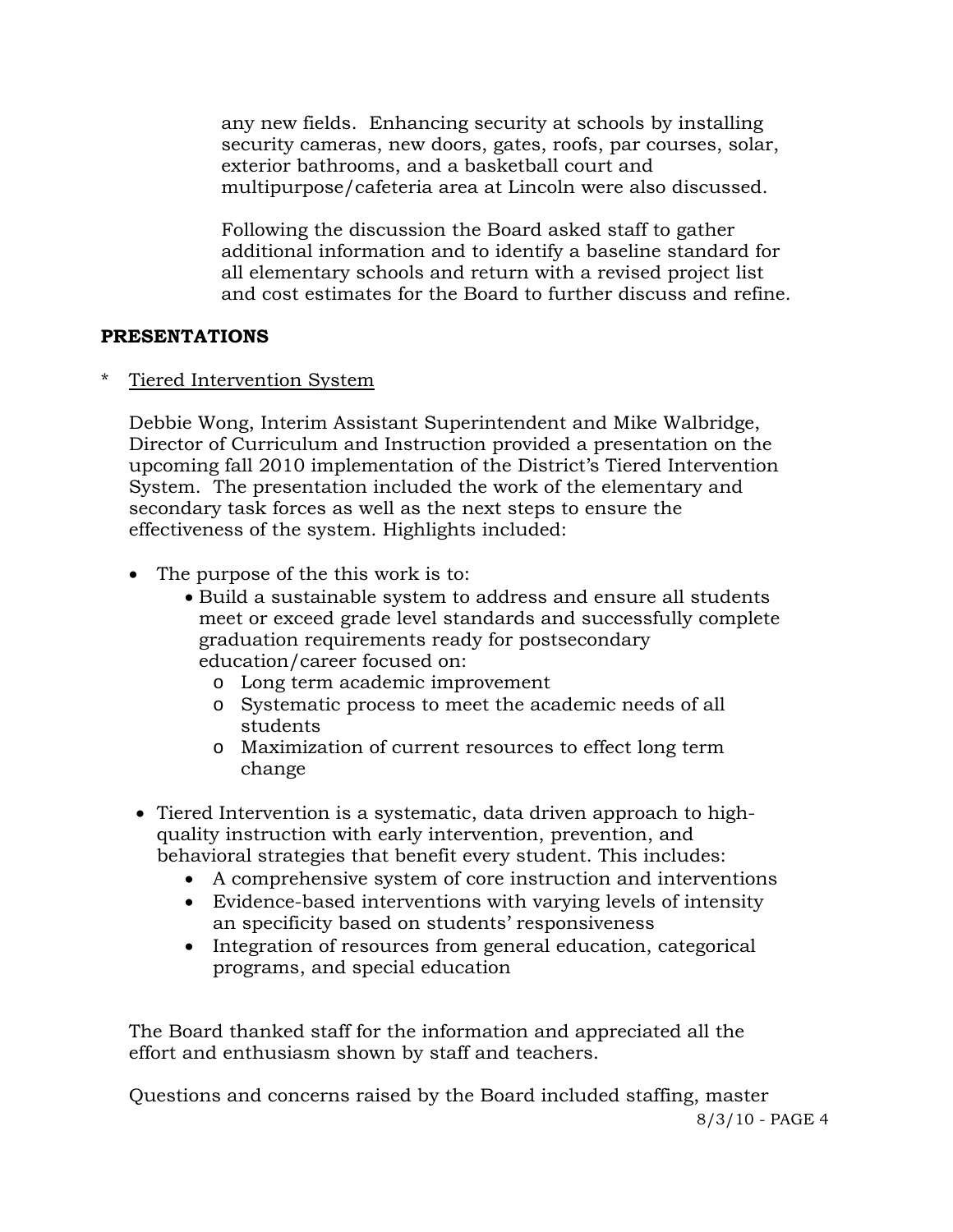schedule decisions and the impact on elective classes, double/double courses and companion classes, absence of history and science classes, to secondary intervention and homework load for the students, number of subs and training for permanent subs, and English learners, which were addressed by staff.

The Board took a break at 9:19 p.m. and reconvened at 9:25 p.m. Trustee Mack-Rose left the meeting at 9:19 p.m.

# **PUBLIC TESTIMONY ON NON-AGENDA ITEMS**

None

# **REPORTS**

- 1) Correspondence Clerk Almonte reported receipt of the following emails from July 20,2010, through August 2, 2010: From Kathleen Waters regarding "November Bond – Need a pool"; from Carol Delton regarding "Use Measure B funds for Measure B Projects"; from Deborah and Kevin Cox regarding "SLED Fundraiser – Drake's Brewery, Friday, August 6th" and "Two SLED Events this Week"; from Robin James regarding "Friday Night at Drake's – Call for Volunteers"; from Stephen Cassidy regarding "The Case of \$320,000 Kindergarten Teachers"; from Cynthia Vincent regarding "ACT: The 13-hour Fallacy", and "AC Transit Press Release: Drastic Service Cuts Loom in Ongoing Labor Dispute"; and from JC Farr regarding "Senior Summer Graduation."
- 2) Union Representative Reports There were no reports.
- 3) Interim Superintendent Report Superintendent Cathey reported that she had an opportunity to visit the Fred. T. Korematsu campus, noting that landscaping is incredible and everything is proceeding on schedule.

The graduation ceremony for the seniors, who completed summer school, will be at 6:30 p.m. (not 6 p.m. as previously reported) tomorrow, August 4 in the Multipurpose Room at Bancroft Middle School, adding that so far, Trustee Prola has indicated that she will attending.

Superintendent Cathey said that the new website is scheduled to go "live" the week of either August 9 or 13. She also announced that the San Leandro Education Foundation's "Eat for Education is tomorrow," Wednesday, August 4.

- 4) Board Committee Reports
	- City/District Liaison Trustee Hague reported that the committee met on July 29. In addition to her, Trustee Cutter and Sullivan were in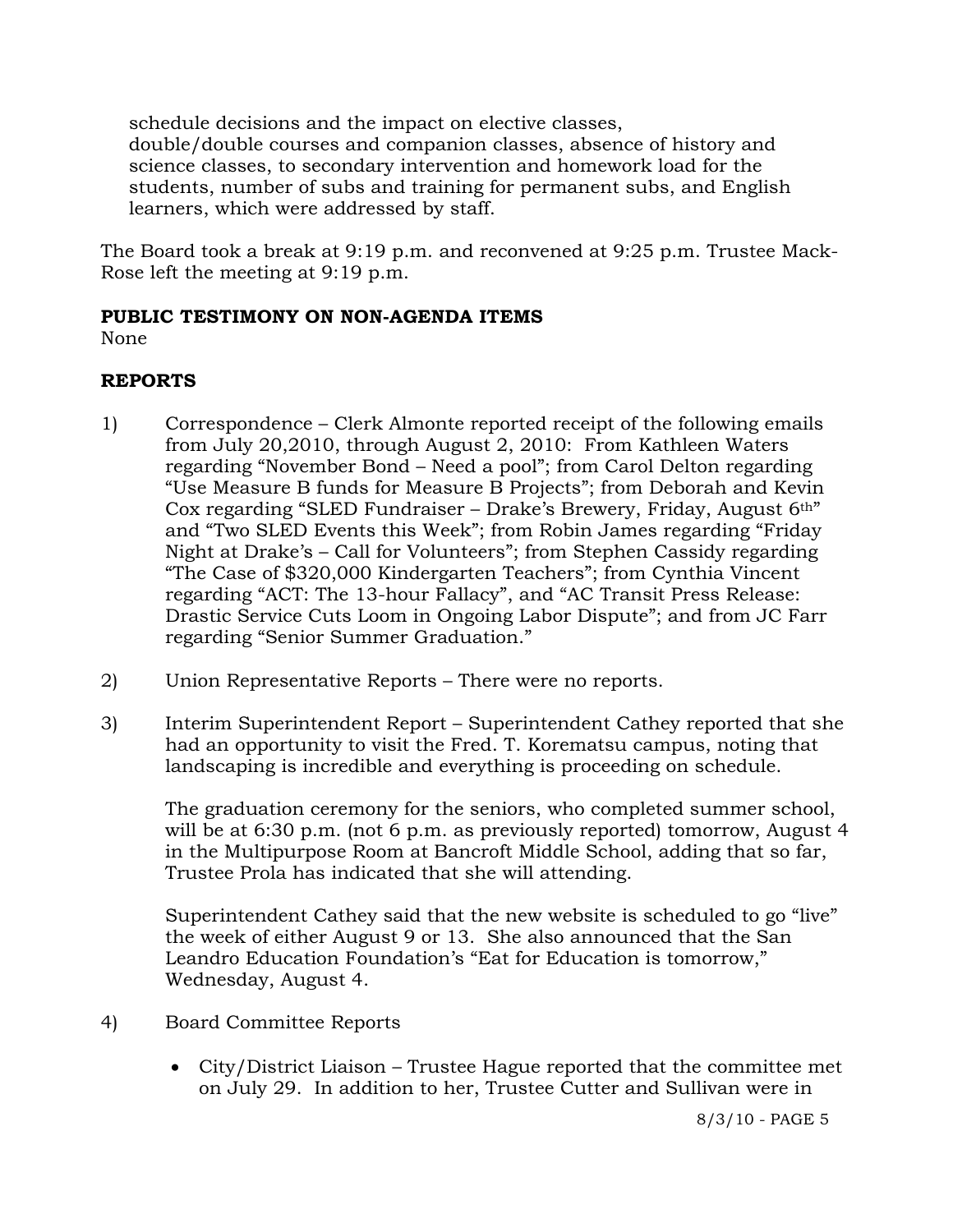attendance.

The City discussed their  $\frac{1}{4}$  cent sales tax measure, and the District followed with an update on the District's sports facilities bond measure.

The City expressed interest in the crossing guard program with Mayor Santos and Councilmember Gregory offering their commitment to the recommended 50/50 match with All City Management Services, adding that later on in the agenda, the Board will be asked to consider taking action.

Additional topics of discussion included Safe Routes to Schools, and health element and wellness policies.

Superintendent Cathey commented on the importance of ongoing conversations with the City with regards to the Bond, reporting that staff has met with City officials regarding potential joint use, the vision of District and how the City and District can work together. Another meeting has been scheduled for August 10. She also commented on how the District, as opposed to other agencies, plans for operational costs of the facilities.

 Facilities/Technology – Trustee Cutter reported that the committee met on July 21, 2010, and discussed Change Order #1 to the Ralph Larson Son, Inc. Construction for the John Muir Middle School heating and roofing project, and Change Order #1 to the West Coast Contractors, Inc. construction contract for the Wilson Elementary School heating and roofing project.

The committee also met earlier this evening and discussed and reviewed the signage on the San Leandro High School Fred T. Korematsu Campus, explaining that it was discovered that the original layout would not fit on one line on the 138th entrance canopy, so in order to fit the 12 inch letters, "San Leandro High School," would have to be fitted into two lines. She also explained that in an effort to protect the lettering against vandalism, they have been made with a stronger metal.

# **CONSENT ITEMS**

#### General Services

1.1-C Resolution #10-47 Board Member Compensation – Diana Prola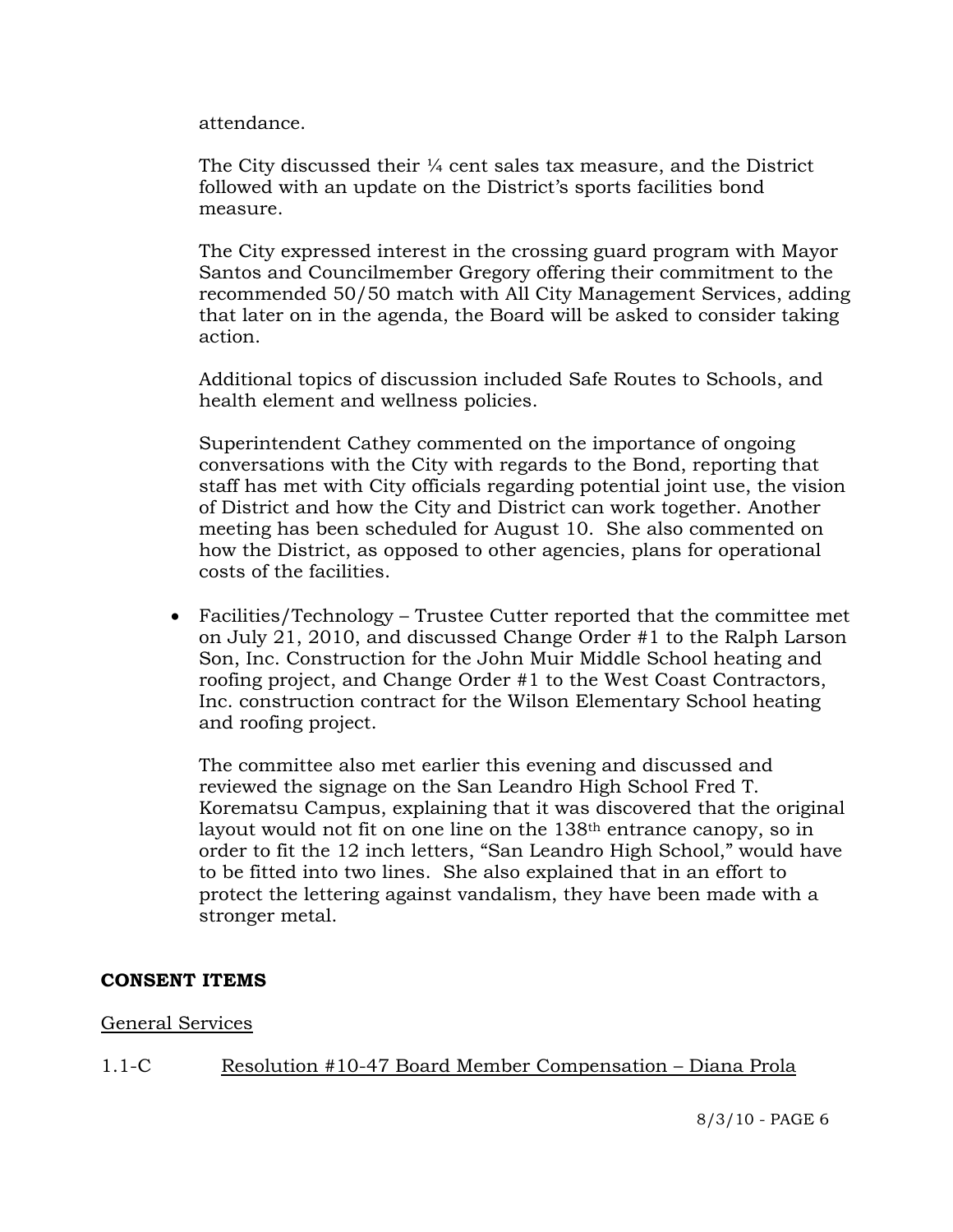# 1.2-C Resolution #10-48 Board Member Compensation – Lisa Hague

## Human Resources

2.1-C Acceptance of Personnel Report

# Educational Services

- 3.1-C Acceptance of Donations
- 3.2-C Non-Public School Contract
- 3.5-C Memorandum of Understanding (MOU) between Alameda County Office of Education and San Leandro Unified School District for Violence Elimination and Safety for San Leandro School Community Violence Prevention Grant (VESSL) for San Leandro High School for the 2010-2011 School Year
- 3.6-C Memorandum of Understanding (MOU) between San Leandro Unified School District and Playworks Program at Jefferson Elementary School for the 2010-2011 School Year
- 3.7-C Memorandum of Understanding (MOU) between San Leandro Unified School District and Playworks Program at Garfield Elementary School for the 2010-2011 School Year
- 3.9-C Agreement between *Performance Fact, Inc.* and the San Leandro Unified School District at Thomas Jefferson Elementary School for 2010-11 School Year

Business Operations

- 4.1-C Contract Services with School & College Legal Services for the 2010- 2011 School Year
- 4.2-C Contract Services with Ruiz & Sperow, LLP for the 2010-2011 School Year
- 4.3-C Contract Services with McArthur & Levin, LLP for Special Education Legal Services for the 2010-2011 School Year
- 4.4-C Contract Services with Fagen Friedman & Fulfrost, LLP for the 2010-2011 School Year
- 4.5-C Contract Services with Orbach, Huff & Suarez, LLP for Measure B

8/3/10 - PAGE 7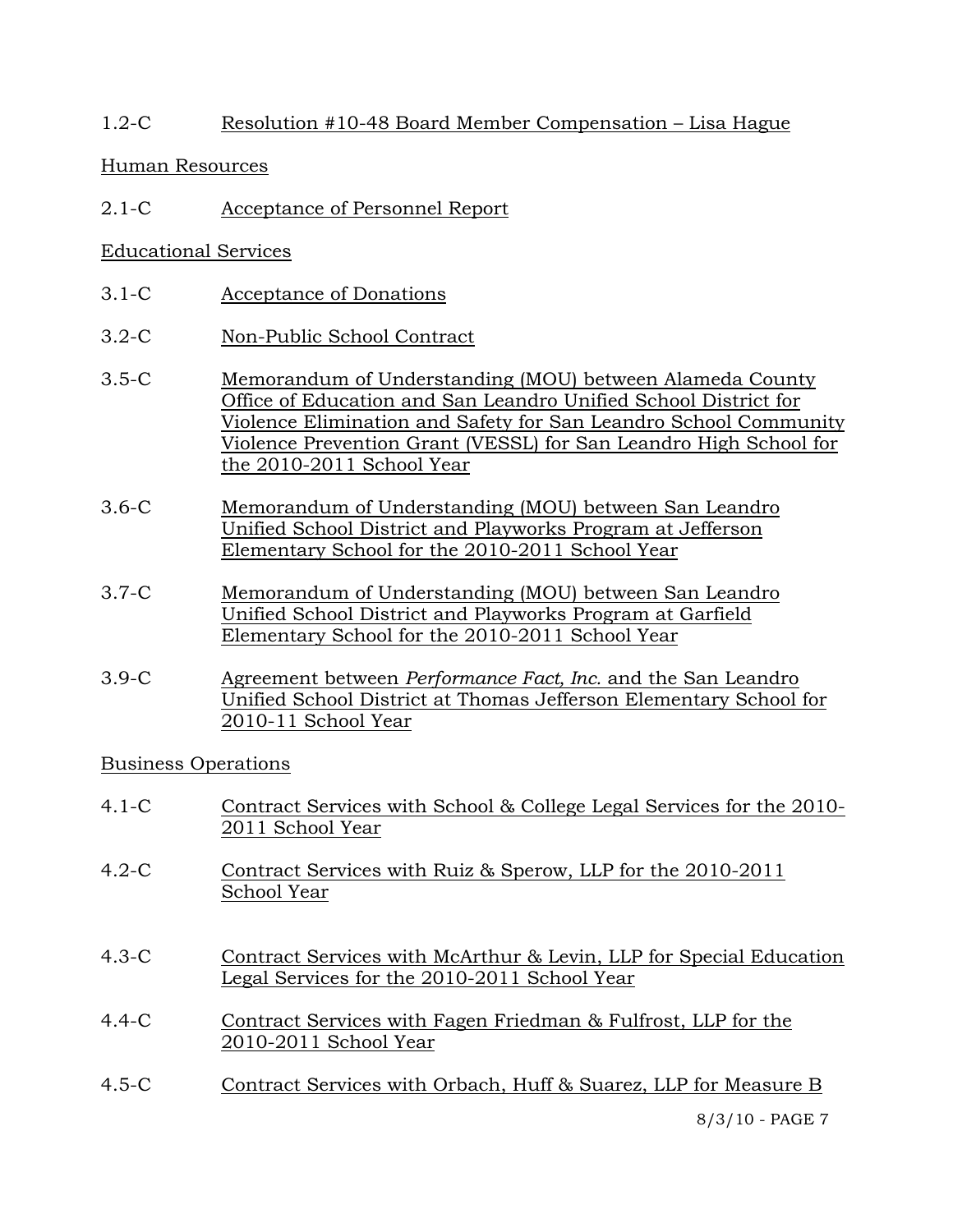# Legal Services for the 2010-2011 School Year

## Facilities and Construction

5.1-C Signage on the San Leandro High School Fred T. Korematsu Campus  $138th$  Street Entrance Canopy

On a motion made by Trustee Hague and seconded by Trustee Sullivan, the Board approved the remaining consent items by a 6-1 vote. Trustee Mack-Rose was absent.

## General Services

1.3-C Employee Contract between San Leandro Unified School District and the Senior Director II, Human Resources for the Period August 2010-June 30, 2010

> Trustee Prola was concerned about adding a stipend to that particular position, explaining that in light of the fiscal uncertainties, and the advanced degree requirement, a stipend is not necessary.

Trustee Cutter understood Trustee Prola's concern; however, explained that stipends are offered to directors, so, in keeping with protocol, this position is no different.

On a motion made by Trustee Cutter and seconded by Trustee Hague, the Board approved the employee contract between San Leandro Unified School District and the Senior Director II, Human Resources for the period August 2010-June 30, 2010 by a 5-1 vote. Trustee Prola voting no and Trustee Mack-Rose absent.

# Educational Services

# 3.3-C John Muir Title I School-Wide Application

Trustee Prola would like to see the District offer stipends to the entire Muir staff to help pay for National Board Certification or a qualifying staff development. She inquired if any specific actions towards recruiting these high qualified teachers have taken place. Interim Superintendent Debbie Wong explained that specific recruiting opportunities are usually handled through Human Reosurces; however, Superintendent Cathey noted that the principals are always on the lookout for educators who fulfill their areas of their expertise.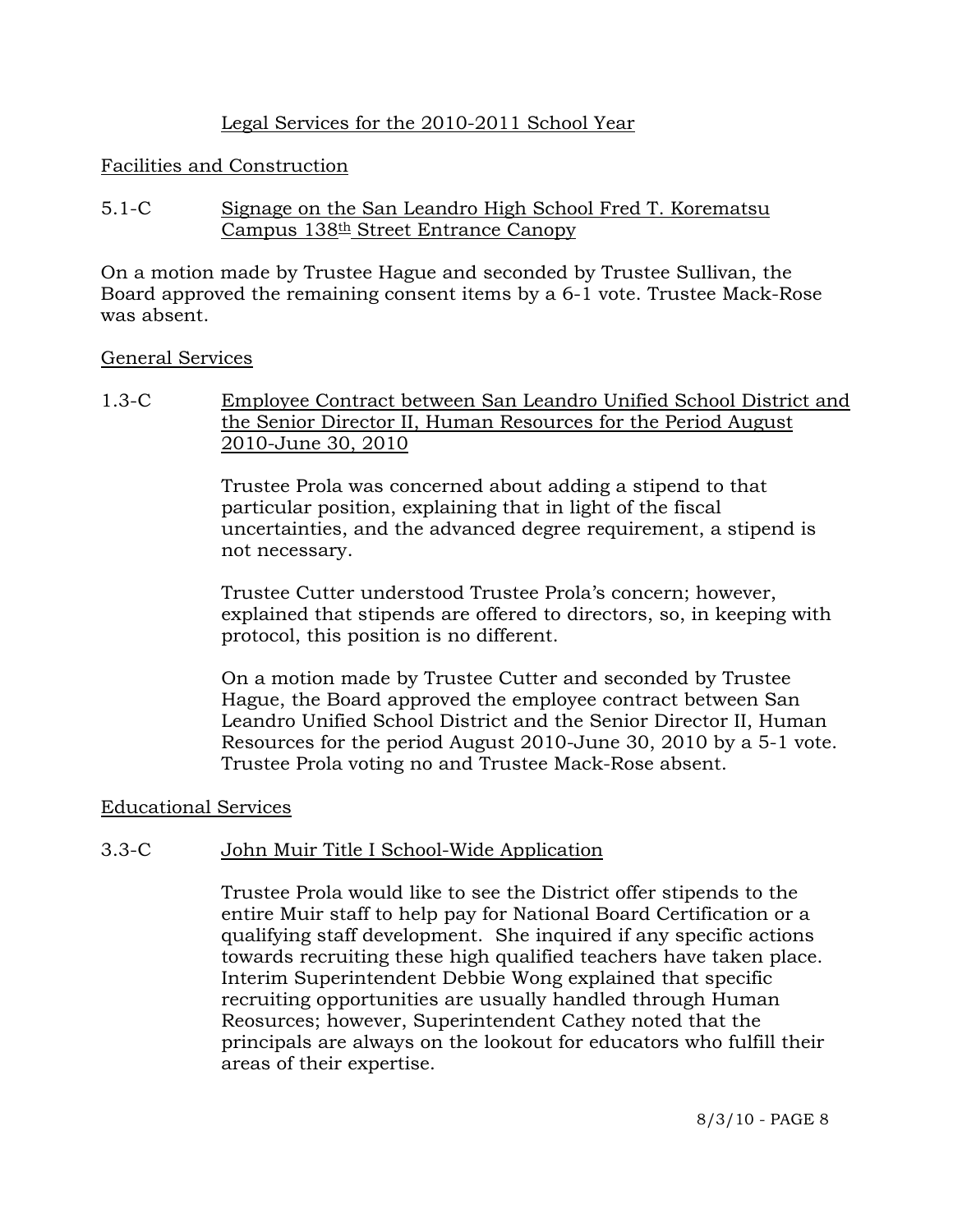Responding to Trustee Hague's question regarding the number of teachers at John Muir Middle School who were certified or not, Superintendent Cathey said she would have to look into it.

On a motion made by Trustee Prola and seconded by Trustee Hague, the Board approved the John Muir Title I School-Wide Application by a 6-0 vote. Trustee Mack-Rose absent.

3.4-C Memorandum of Understanding (MOU) between San Leandro Unified School District and Total School Solutions for Professional Development on Professional Learning Communities at John Muir Middle School for 2010-11 School Year

> Trustee Prola asked for clarification regarding the number of professional development hours and if the sessions are conducted during or after school, which was addressed by staff.

> On a motion made by Trustee Prola and seconded by Trustee Almonte, the Board approved the Memorandum of Understanding (MOU) between San Leandro Unified School District and Total School Solutions for Professional Development on Professional Learning Communities at John Muir Middle School for 2010-11 school year by a 6-0 vote. Trustee Mack-Rose absent.

# 3.8-C Memorandum of Understanding (MOU) between *K to College* and the San Leandro Unified School District

Trustee Cutter clarified that while it was noted under the fiscal impact that the cost of the kits range from \$60-\$80, it is actually the value of the kits, as the District will be receiving these kits at no cost.

On a motion made by Trustee Cutter and seconded by Trustee Hague, the Board approved the Memorandum of Understanding (MOU) between *K to College* and the San Leandro Unified School District by a 6-0 vote. Trustee Mack-Rose was absent.

#### **CONFERENCE ITEM**

# General Services

# 1.2-CF Crossing Guard Program

The Board discussed and considered approving the recommendation to support sharing the costs (50/50) of the Crossing Guard Program for eight elementary schools for the 2010-2011 school year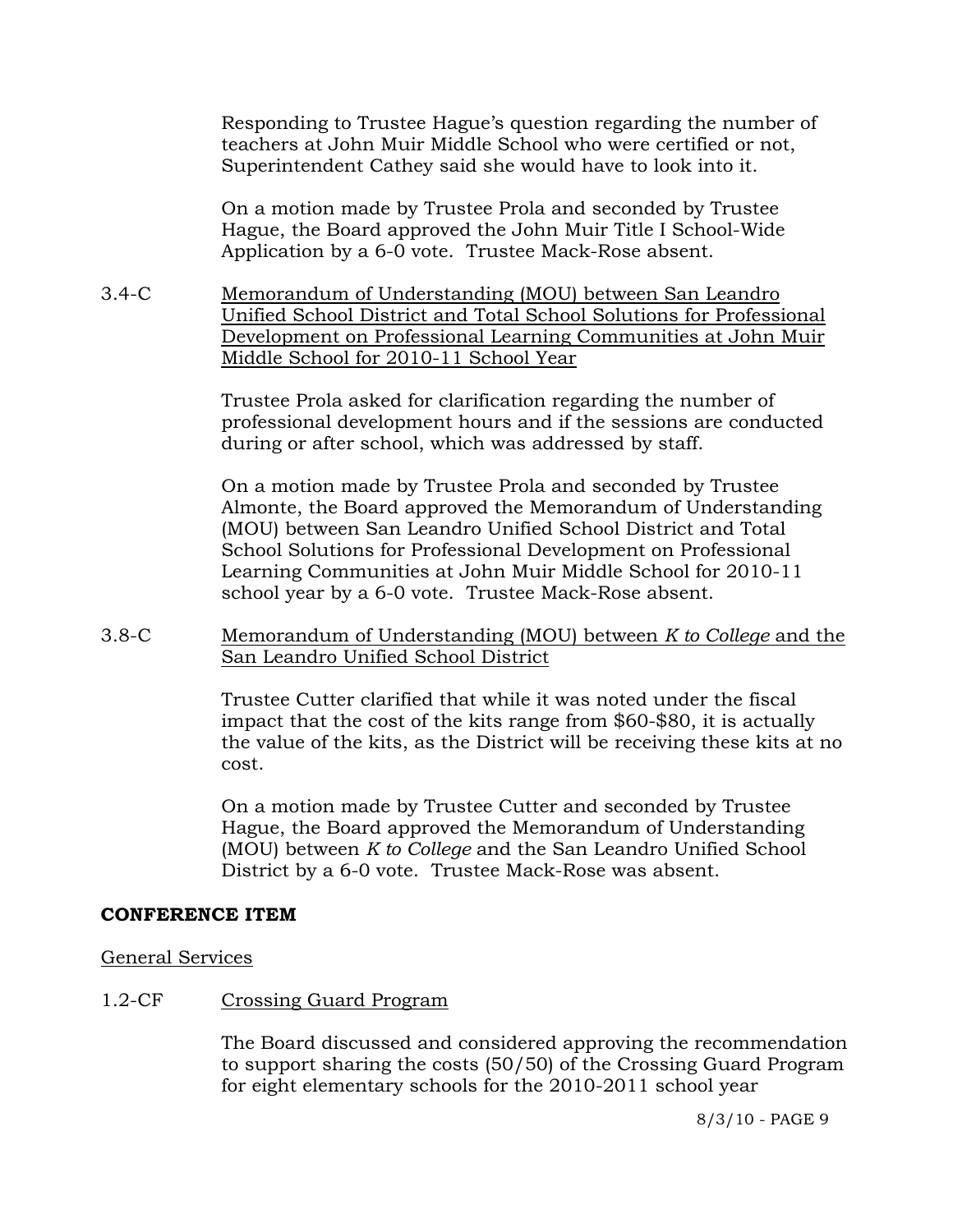beginning August 23, 2010.

President Katz-Lacabe prefaced the discussion by explaining that in an effort to ensure that crossing guards are in place on the first day of school, August 25, 2010, staff and the city will be working on the details of the agreement, unlike last year where it was necessary to recruit volunteers. He also noted that this program is essentially the same as last year; however, the cost will be increased because of the number days covered during the year, adding that he understood that San Lorenzo Unified is also considering a similar program.

With regards to the cost, Superintendent Cathey stated that the estimated total cost is \$39,500 for a full year, which will be shared equally (50/50) between by the District and City. The Superintendent also indicated that through carryover funds from last year's program and budget and site ratio adjustments in the area of noon supervisors, the District will be able to fund their portion of the cost.

The Superintendent also commented that while the District received a commitment from the City to support this program at the City/District Liaison Committee meeting, it will not be brought to the City Council for consideration until their meeting on September 7. In the meantime, based on the action of the Board tonight, there will be some kind of interim solution in place for the first day of school.

# **PUBLIC COMMENT**

• Sara Mestas urged the Board to approve the recommended crossing guard program so that the students of San Leandro can get to school safety.

On a motion made by Trustee Cutter and seconded by Trustee Hague, the Board approved an amended recommendation to support sharing the costs (50/50) of the Crossing Guard Program with the City, up to an estimated cost of \$25,000, for eight elementary schools for the 2010-2011 school year beginning August 23, 2010, by a 6-0 vote. Trustee Mack-Rose was absent.

# **ADDITIONAL SUGGESTIONS AND COMMENTS FROM BOARD MEMBERS**

The Board expressed how pleased they were that the District will have crossing guards for the 2010-2011 school year.

Additional comments included: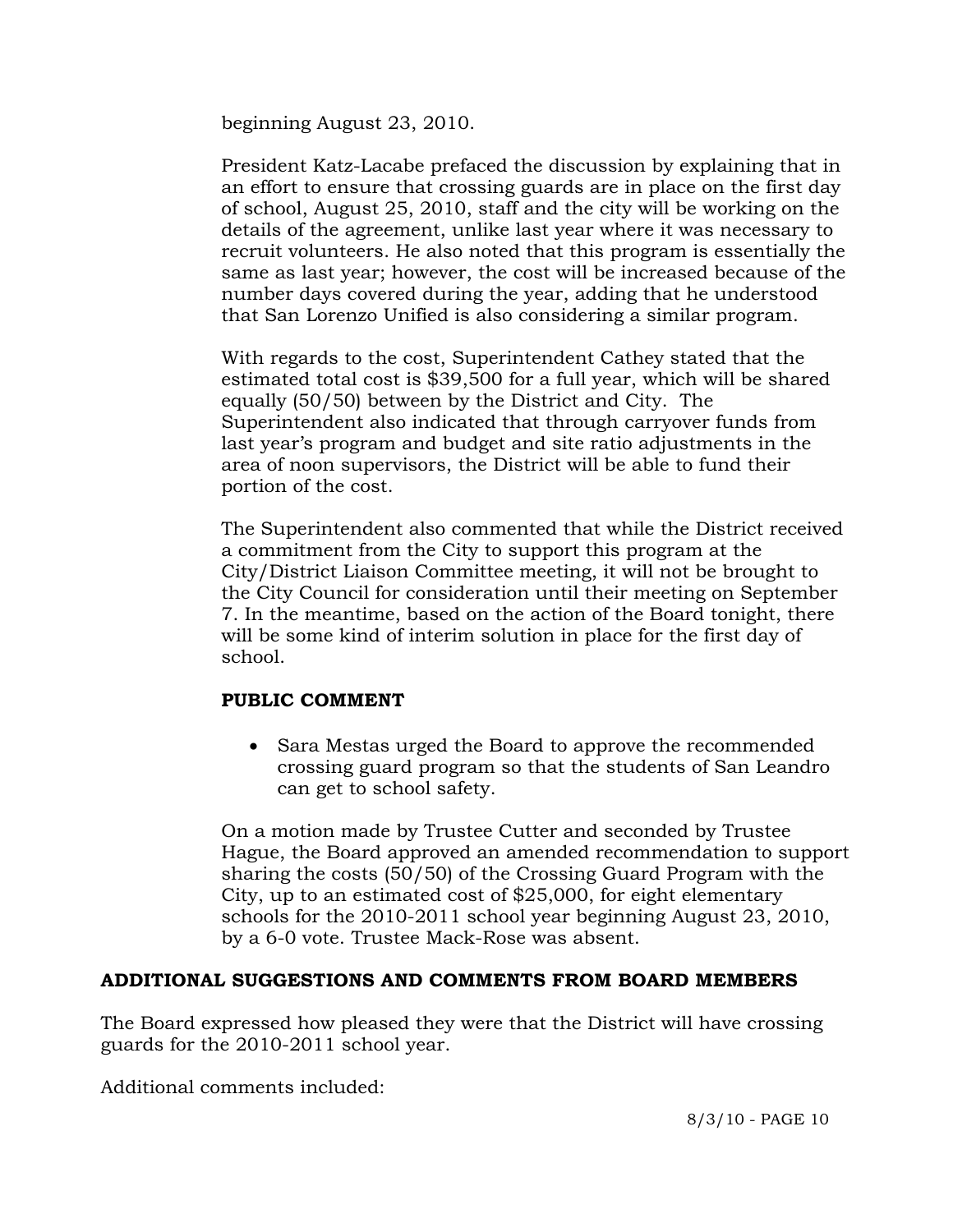- Trustee Sullivan requested that staff provide the Board with an end-of-theyear report on the number of district-wide suspensions and expulsions.
- Trustee Cutter suggested that the Board consider adopting a resolution at in support of the City's tax measure. She also cautioned the Board about designate funds, such as QSCB, before Measure B is complete.
- Trustee Prola, referring to an article that appeared in today's paper about those California districts receiving "Race to the Top Funds," asked if San Leandro was on the list. The Superintendent will update the Board once that information is available.

Trustee Prola commented that she attended the "Toyon Park Design Day," noting that, KaBoom!, a national non-profit organization, chose San Leandro's Toyon Park to build a playground. Community members and children were invited to share their input and asked to draw what their ideal park would include. Another community day is planned with the hopes of beginning construction sometime in October.

- Trustee Hague announced that she was appointed as Vice Principal at Pleasanton Middle School. Sadly, she will not be running for re-election in November.
- Trustee Katz-Lacabe reminded everyone of two San Leandro Education Foundation's (SLED) fundraisers: "Eat Out for Education," the first Wednesday of the month, and Drake's Friday Tastings," this Friday, August 6. Trustee Katz-Lacabe thanked Trustees Hague for chairing (in his absence) and Trustees Cutter, and Sullivan for filling at the recent City/District Liaison committee meeting. He was pleased that the District with be implementing a tiered intervention program to ensure that all students meet grade level standards, "making our students more successful"

# **ANNOUNCEMENT**

# **Future Board of Education Meetings**

8/3/10 - PAGE 11 Regular Meeting, August 17, 2010  **Tentative Work Session – August 31, 2010**  Regular Meeting – Wednesday, September 8, 2010  **Special Meeting – September 14, 2010**  Regular Meeting – September 21, 2010 Regular Meeting – October 5, 2010  **Tentative Work Session – October 14, 2010**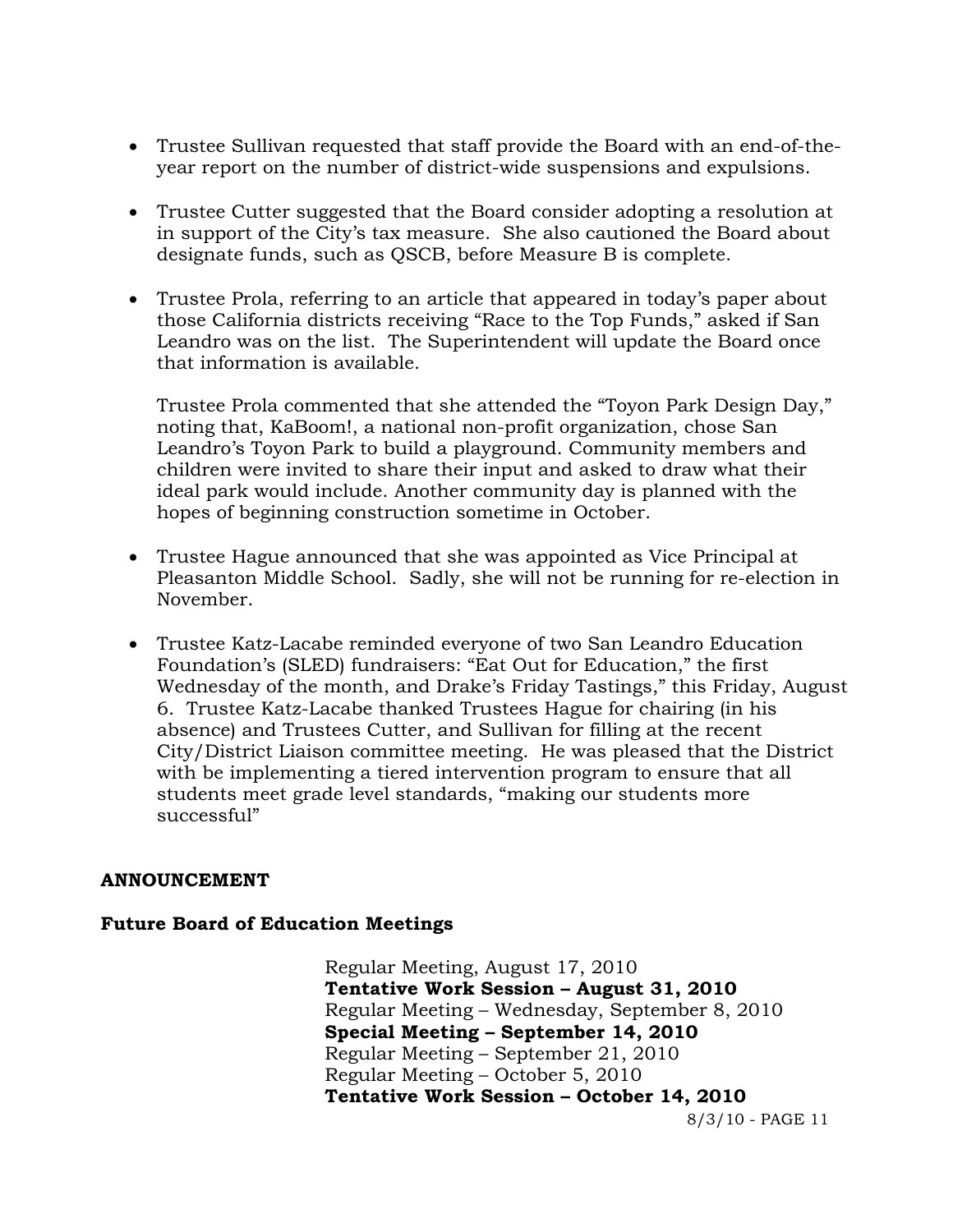Regular Meeting – October 19, 2010 Regular Meeting – November 2, 2010  **Tentative Work Session – November 9, 2010**  Regular Meeting – November 16, 2010 Regular Meeting – December 7, 2010 Special Meeting – December 14, 2010 - 1st Interim Regular Meeting – January 11, 2011  **Tentative Work Session – January 18, 2011**  Regular Meeting – January 25, 2011 Regular Meeting – February 8, 2011  **Tentative Work Session – February 15, 2011**  Regular Meeting – March 1, 2011  **Tentative Work Session – March 8, 2011**  Regular Meeting – March 15, 2011 Regular Meeting – April 5, 2011 Regular Meeting – April 19, 2011 Regular Meeting – May 3, 2011  **Tentative Work Session – May 10, 2011**  Regular Meeting – May 17, 2011 Regular Meeting – June 7, 2011 Regular Meeting – June 21, 2011 Special Meeting – June 28, 2011 – Adoption Budget